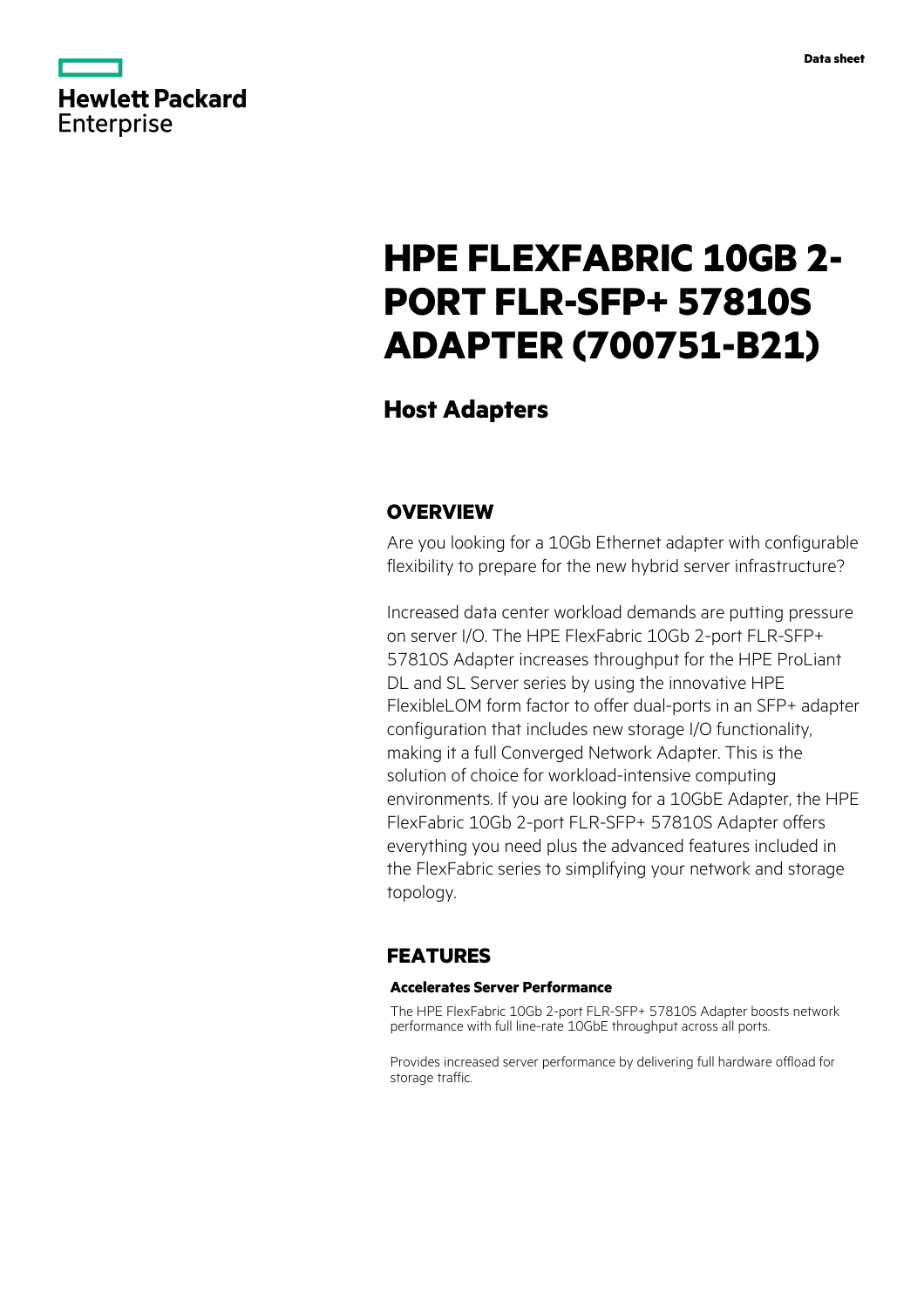The HPE FlexFabric 10Gb 2-port FLR-SFP+ 57810S Adapter delivers Single Root I/O Virtualization (SR-IOV) support to allow multiple operating systems to share a physical interconnect.

Enhances network management and efficiency with support for VLAN tagging.

#### **Streamlines Deployment and Management**

**Robust Virtualization Capabilities**

Makes BroadcomQLogic Ethernet solutions available across a wide range of HPE server platforms.

Unifies NIC and storage management using HPE ProActive Insight architecture.

#### **Network Partitioning to Reduce Network Sprawl and Take Full Advantage of Bandwidth**

Allowing administrators to configure a 10 Gb adapter as four separate partitions or physical functions. Eliminate multiple NICs, HBAs, cables consolidating multiple connections on to one network adapter.

Ideal for customers in virtual server environments by allowing them to segment the high performance connection and provide the right amount of network bandwidth to the applications.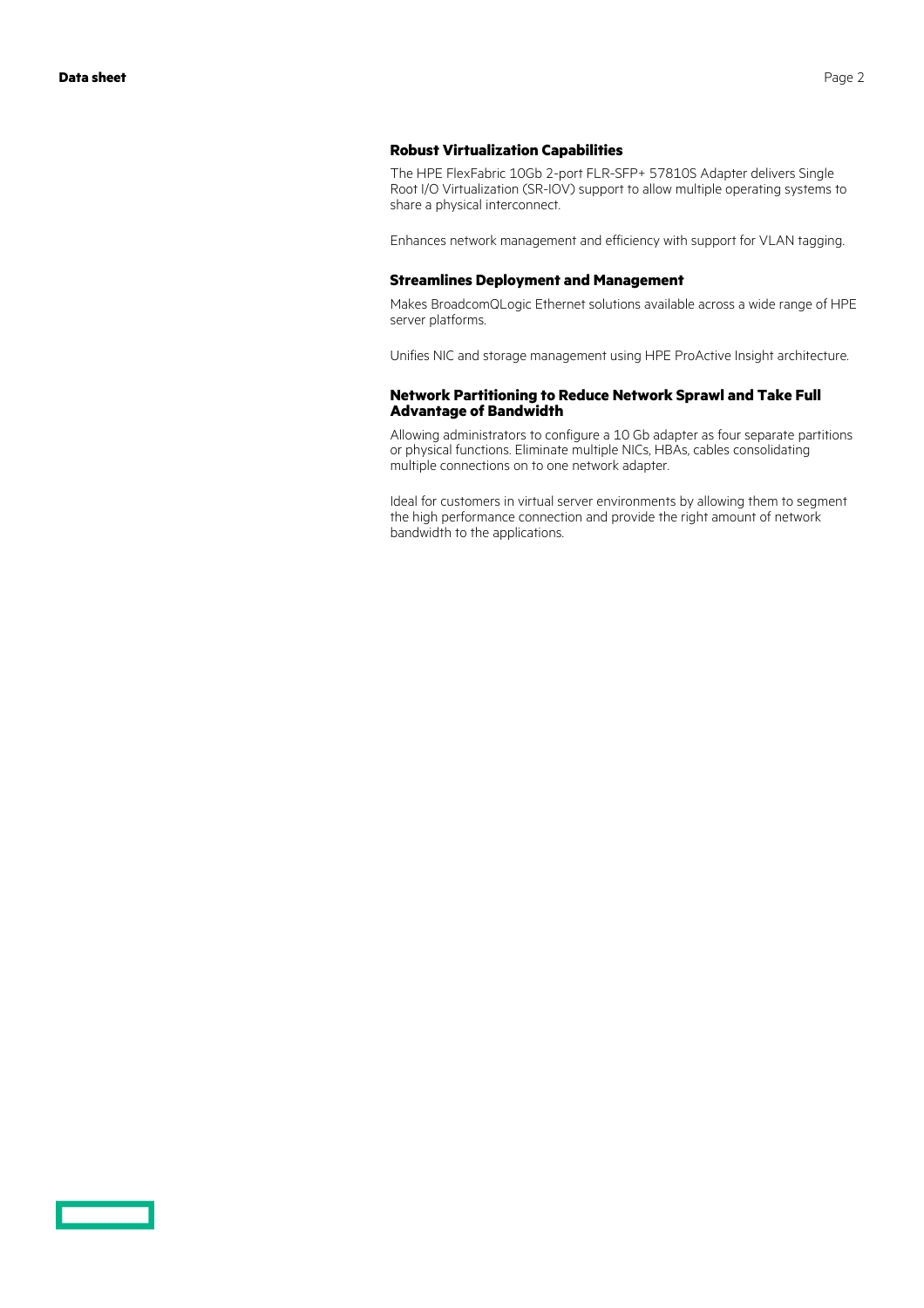<u>a sa saidh an san Saorann an S</u>

# **Technical specifications HPE FlexFabric 10Gb 2-port FLR-SFP+ 57810S Adapter**

| <b>Product Number</b>               | 700751-B21                                                                                                                                                                                                    |
|-------------------------------------|---------------------------------------------------------------------------------------------------------------------------------------------------------------------------------------------------------------|
| <b>Technology</b>                   | Network processor                                                                                                                                                                                             |
| <b>Network processor</b>            | QLogic 57810S                                                                                                                                                                                                 |
| Data rate                           | 10Gb                                                                                                                                                                                                          |
| <b>Bus type</b>                     | PCIe Gen2 x8                                                                                                                                                                                                  |
| <b>Form factor</b>                  | A-LOM                                                                                                                                                                                                         |
| <b>Power</b>                        | Typical - N/A Max - 9.0W                                                                                                                                                                                      |
| Server type supported               | ProLiant servers                                                                                                                                                                                              |
| <b>IEEE</b> compliance              | 802.3, 802.3ae, 802.3x, 802.2x, 802.3ad, 802.1Qaz, 802.1Qau, 802.1Qbb,802.1Qbg, 802.1ax                                                                                                                       |
| <b>Compatible operating systems</b> | Microsoft Windows Server 2008, Server 2008R2, and HPC Server 2008, 32 and 64-bit Microsoft<br>Windows Server Hyper-V Red Hat Enterprise Linux 5.7 and 6.1 SLES 10 and 11 VMware 4.1u2 and<br>5.0u1 Solaris 10 |
| <b>Product Dimensions (metric)</b>  | $6.2 \times 16.76 \times 13.79$ cm                                                                                                                                                                            |
| Weight                              | $0.45$ kg                                                                                                                                                                                                     |
| <b>Connector type</b>               | SFP+                                                                                                                                                                                                          |
| <b>Supported Cables</b>             | Active Optical Cable (AOC) Direct Attach Copper (DAC)                                                                                                                                                         |